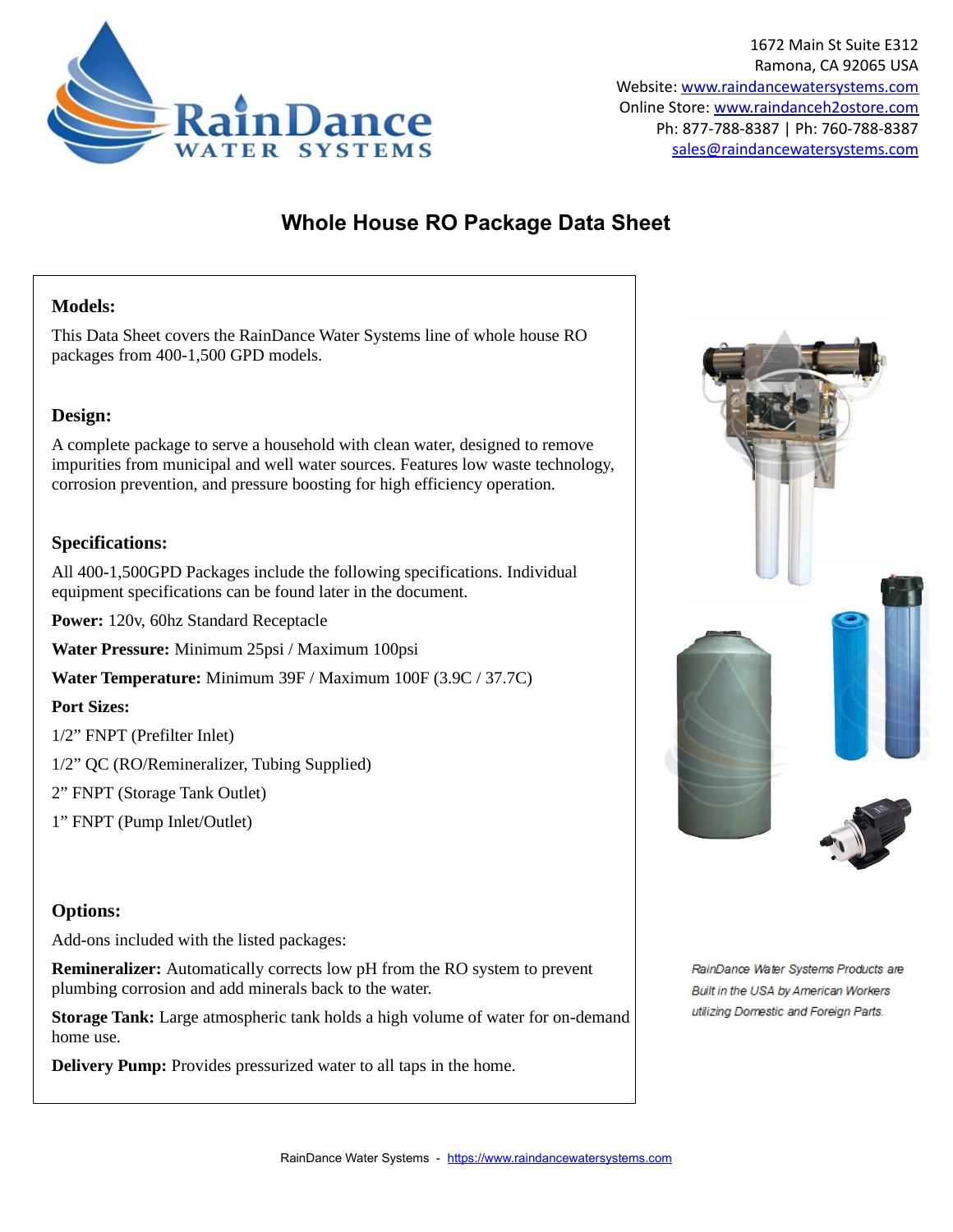

1672 Main St Suite E312, Ramona, CA 92065 USA - [www.raindancewatersystems.com](https://www.raindancewatersystems.com/) Ph: 877-788-8387 | Ph: 760-788-8387 - sales@raindancewatersystems.com

### **Reverse Osmosis Data Sheet**



|                                                    | <b>400 GPD</b>                                                                                              | <b>800 GPD</b>      | <b>1200 GPD</b>             | <b>1500 GPD</b>             |
|----------------------------------------------------|-------------------------------------------------------------------------------------------------------------|---------------------|-----------------------------|-----------------------------|
| Frame                                              | Stainless Steel, No. 4 Finish                                                                               |                     |                             |                             |
| <b>Membranes</b>                                   | 1 2 5 2 1<br>Thin Film                                                                                      | 1 4021<br>Thin Film | 1 4021<br>Thin Film         | 1 4040 Thin Film            |
| <b>Filters</b>                                     | Dual 2.5" x 10"<br>Dual 2.5" x 20" Sediment & Carbon<br>Sediment & Carbon                                   |                     |                             |                             |
| <b>Electrical</b>                                  | 110/120v 60Hz, 1-ph., 10.4A                                                                                 |                     |                             |                             |
| <b>Motor</b>                                       | 1/3 HP, 1725 RPM<br>Drip Proof, Thermally<br>3/4 HP, 1725 RPM, Drip Proof, Thermally Protected<br>Protected |                     |                             |                             |
| Feed/Drain/<br><b>Product Connections</b>          | 1/2" Quick Connect Fittings                                                                                 |                     |                             |                             |
| Capacity*                                          | 0.3gpm, 400gpd                                                                                              | 0.6gpm, 800gpd      | 0.8gpm, 1200gpd             | 1.1gpm, 1500gpd             |
| Min/Nominal/Max<br><b>Operating Pressure</b>       | 25/150/200 psi                                                                                              |                     |                             |                             |
| Recovery w/<br><b>Recirculation Valve</b>          | 50%                                                                                                         |                     |                             |                             |
| <b>Typical Rejection</b>                           | 98.00%                                                                                                      |                     |                             |                             |
| <b>Max Feed TDS</b>                                | 2500ppm                                                                                                     |                     |                             |                             |
| <b>Max. Chlorine</b>                               | $< 0.1$ ppm                                                                                                 |                     |                             |                             |
| <b>Overall Dimensions</b><br>(w/ Attached Filters) | 28"W x 8"D x 12"H<br>(25"H)                                                                                 |                     | 30"W x 8"D x 14"H<br>(37"H) | 45"W x 8"D x 14"H<br>(37"H) |
| Weight                                             | 55 lbs.                                                                                                     |                     | 60 lbs.                     | 65 lbs.                     |

*\*Production varies based on water temperature and TDS level. Colder water/higher TDS will decrease production.*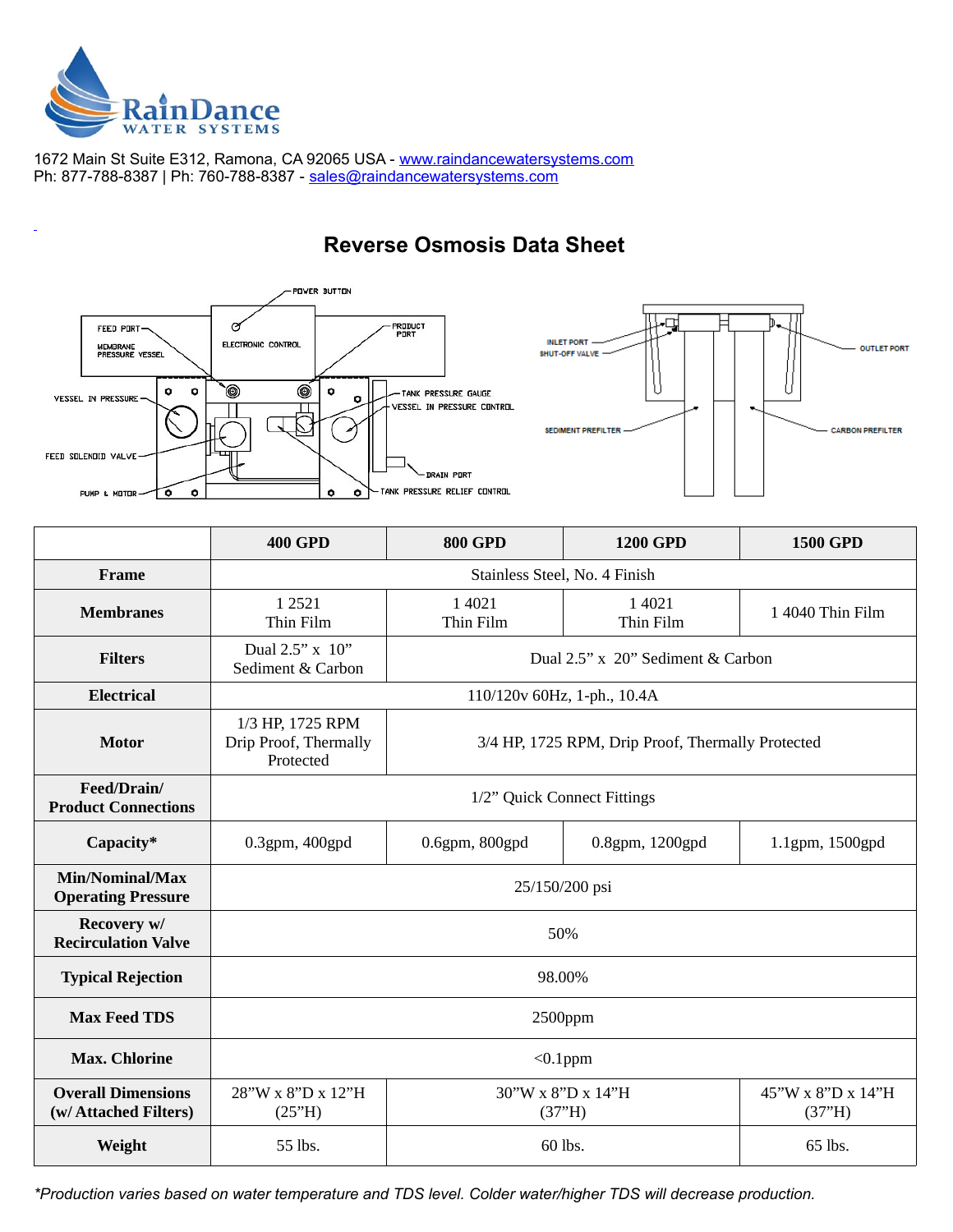

1672 Main St Suite E312, Ramona, CA 92065 USA - [www.raindancewatersystems.com](https://www.raindancewatersystems.com/) Ph: 877-788-8387 | Ph: 760-788-8387 - sales@raindancewatersystems.com

### **Remineralizer Filter Data Sheet**

|                           | 400 GPD                           | 800-1500 GPD    |
|---------------------------|-----------------------------------|-----------------|
| <b>Filter Type</b>        | Calcite Cartridge - pH Correction |                 |
| <b>Connections</b>        | 1/2" Quick Connect Fittings       |                 |
| <b>Overall Dimensions</b> | 5"D x 15"H                        | 5"D x 25"H      |
| Weight                    | Approx. 10 lbs.                   | Approx. 20 lbs. |



# **Storage Tank Data Sheet**

|                           | 200 Gallon                                               | 300 Gallon         | 500 Gallon       |
|---------------------------|----------------------------------------------------------|--------------------|------------------|
| <b>Material</b>           | Polyethylene - BPA Free                                  |                    |                  |
| <b>Connections</b>        | $1/2$ " Quick Connect Fitting (Inlet) – 2" FNPT (Outlet) |                    |                  |
| <b>Overall Dimensions</b> | 31"D x 72"H                                              | $35"D \times 81"H$ | 46"D x 76"H      |
| Weight                    | Approx. 70 lbs.                                          | Approx. 80 lbs.    | Approx. 110 lbs. |

# **Delivery Pump Data Sheet**

|                           | <b>10 GPM</b>               |  |
|---------------------------|-----------------------------|--|
| Power                     | 1 HP                        |  |
| <b>Electrical</b>         | 110/120v 60Hz, 1-ph., 10.0A |  |
| <b>Connections</b>        | 1" FNPT Inlet/Outlet        |  |
| <b>Capacity</b>           | 10 GPM @ 48psi              |  |
| <b>Overall Dimensions</b> | 16"L x 7"W x 9"H            |  |
| Weight                    | Approx. 25 lbs.             |  |